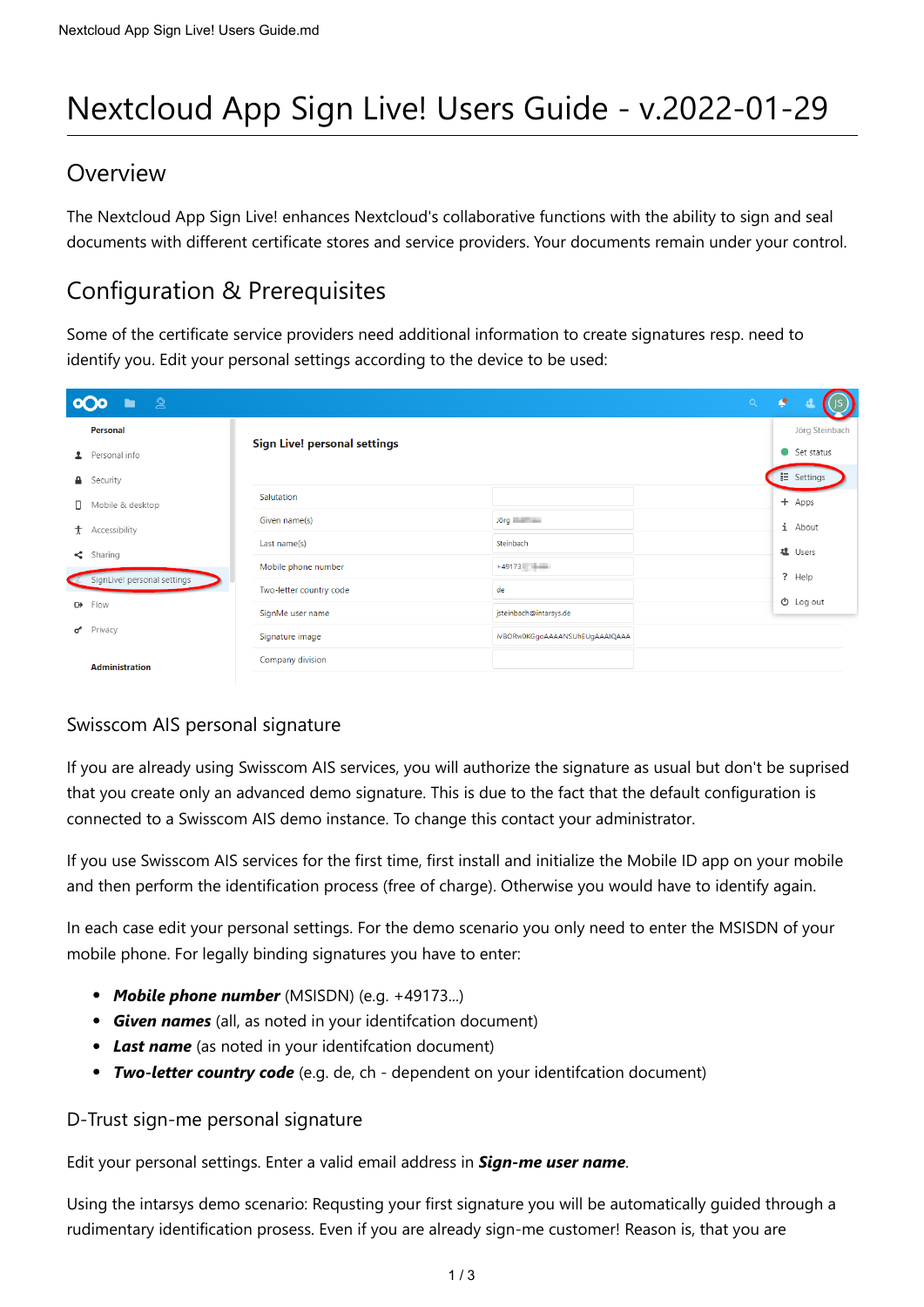connected to a sign-me demo instance, which does not know you.

Using your company's productive scenario: If you are already identified for sign-me, fine. You may sign. If not you will be guided through an identification prosess after having requsting your first signature. The identification will be paid by the sign-me instance your are connected to.

#### Local certificates

To access the "local" certificates available at your client, Sign Live! cloud suite bridge must be installed on your client (see [Nextcloud App Sign Live! Administrators Guide](https://www.intarsys.de/node/1283/attachment) ).

In case you see no or to many certificates in your certificate list contact your administrator to set an appropriate filter.

# Typical Tasks

The signing process is started by choosing the corresponding item in the file's context menu.



#### Sign

In case of a signing **without** viewer no document viewer will appear. Dependend on the configuration different things may happen:

- The document will be signed without further interaction.
- You have to authorize the signature in a browser window or on your mobile.
- The bridge is started, you have to choose a certificate and evtl. to authorize the signature in a dialogue or on the card reader.

The result is a signed document stored under the same name. *Modified* has changed.

In case of problems, Nextcloud informs you via a notification.